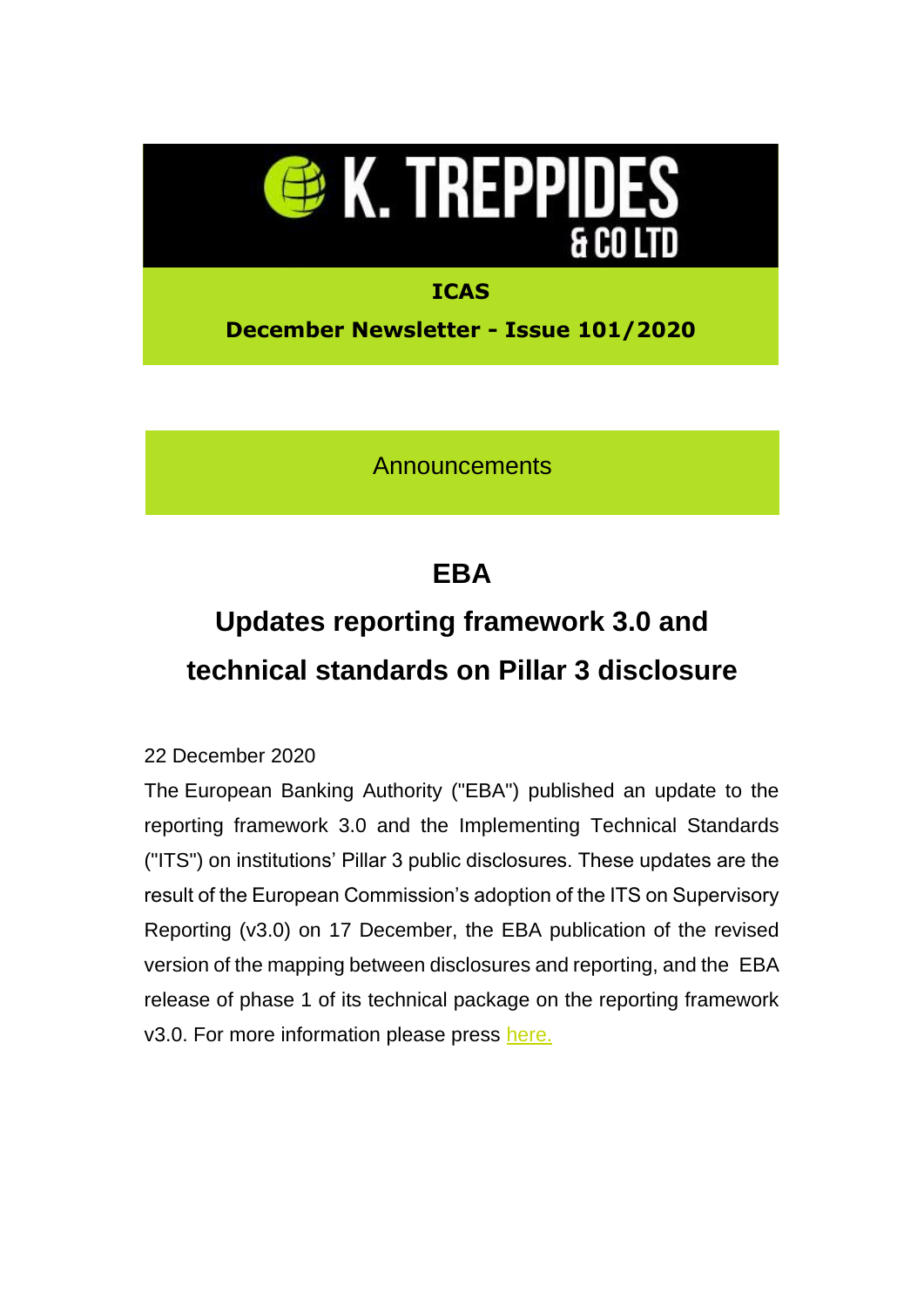## **ESMA**

# **Updates guidance on waivers from pre-trade transparency**

#### 23 December 2020

The European Securities and Markets Authority ("ESMA"), the EU's securities markets regulator, published an updated opinion providing guidance on pre-trade transparency waivers for equity and non-equity instruments. It covers guidance related to request for quote systems, guidance on how trading venues should apply for a waiver to their national competent authority, and updates on frequently encountered issues when assessing waiver notifications. For more information please press [here.](https://eur02.safelinks.protection.outlook.com/?url=https%3A%2F%2Ftreppides.us3.list-manage.com%2Ftrack%2Fclick%3Fu%3D8bf962a96057ffc956d2f2030%26id%3Dd7155d2114%26e%3D8257cbedd3&data=04%7C01%7Cetheodorou%40treppides.com%7C1f28ef6ef74b4a398e3e08d8a7f6e89c%7C6e5d13a911384013913df32a1be7dced%7C0%7C0%7C637444026254526627%7CUnknown%7CTWFpbGZsb3d8eyJWIjoiMC4wLjAwMDAiLCJQIjoiV2luMzIiLCJBTiI6Ik1haWwiLCJXVCI6Mn0%3D%7C1000&sdata=oPDMjW4DQPJDgYq3YOSOBGrSNvXxss484EZjIVuQO6c%3D&reserved=0)

Other Alerts

## **EBA**

**Publishes final technical standards on estimation of Pillar 2 and combined buffer requirements for setting MREL**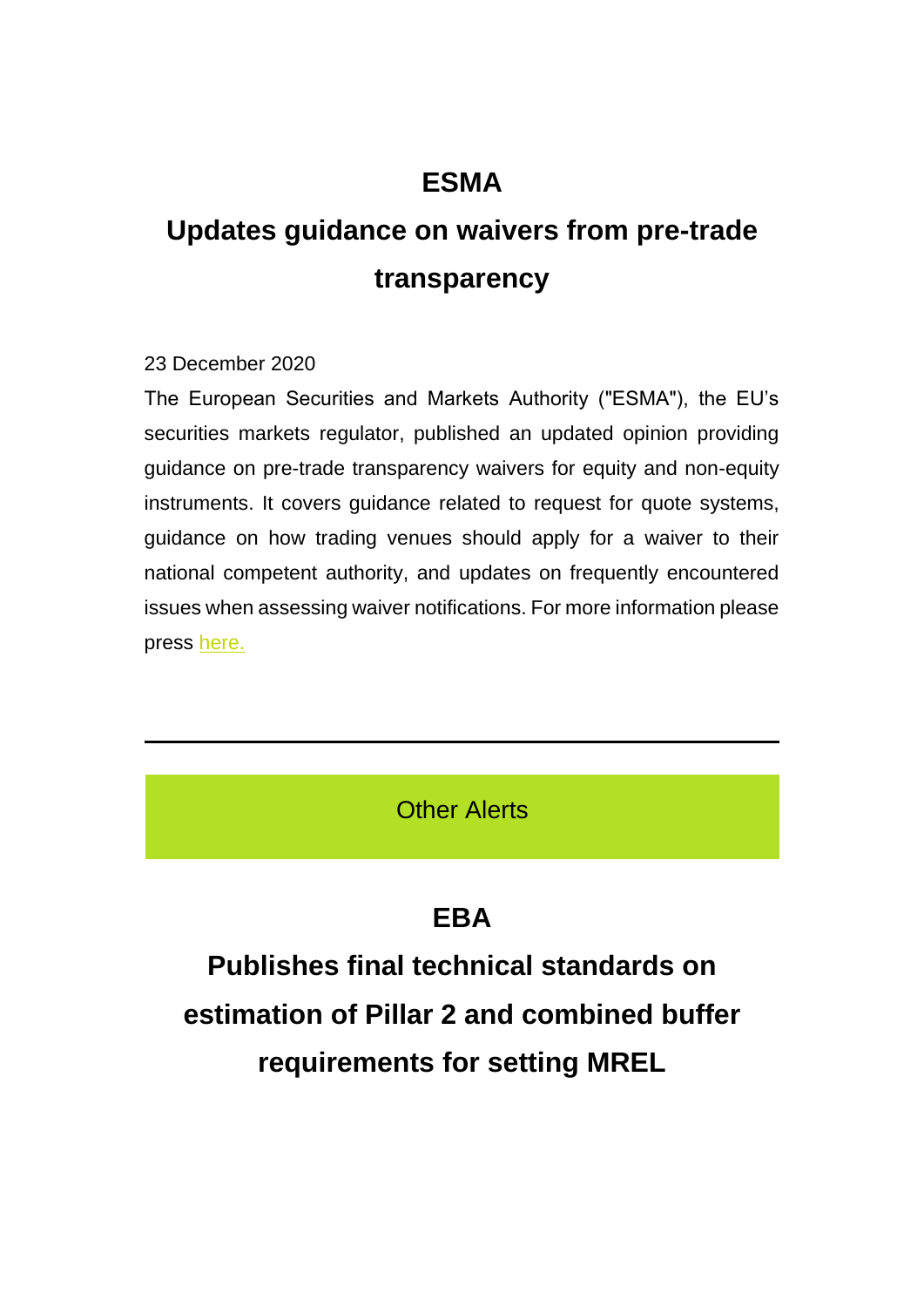### 23 December 2020

The EBA published its final draft Regulatory Technical Standards ("RTS") specifying the methodology to be used by resolution authorities to estimate the Pillar 2 ("P2R") and combined buffer requirements ("CBR") at resolution group level for the purpose of setting the minimum requirement for own funds and eligible liabilities requirement ("MREL"). These standards are part of the EBA's major programme of work to implement the BRRD and address the problem of too-big-to-fail banks. For more information please press [here.](https://eur02.safelinks.protection.outlook.com/?url=https%3A%2F%2Ftreppides.us3.list-manage.com%2Ftrack%2Fclick%3Fu%3D8bf962a96057ffc956d2f2030%26id%3D65b4bfed03%26e%3D8257cbedd3&data=04%7C01%7Cetheodorou%40treppides.com%7C1f28ef6ef74b4a398e3e08d8a7f6e89c%7C6e5d13a911384013913df32a1be7dced%7C0%7C0%7C637444026254536621%7CUnknown%7CTWFpbGZsb3d8eyJWIjoiMC4wLjAwMDAiLCJQIjoiV2luMzIiLCJBTiI6Ik1haWwiLCJXVCI6Mn0%3D%7C1000&sdata=GEcQ9rz9BemXhJpICXTe1Okri9f65EoNshsEmYbpWYs%3D&reserved=0)

## Market News

# **Bloomberg Europe stocks, pound rise ahead of Brexit deal: Markets wrap**

24 December 2020

"European stocks climbed and the pound advanced as an outline of a post-Brexit trade deal brought some cheer to investors heading into the Christmas holiday period." For more information please press [here.](https://eur02.safelinks.protection.outlook.com/?url=https%3A%2F%2Ftreppides.us3.list-manage.com%2Ftrack%2Fclick%3Fu%3D8bf962a96057ffc956d2f2030%26id%3Dac93090d5e%26e%3D8257cbedd3&data=04%7C01%7Cetheodorou%40treppides.com%7C1f28ef6ef74b4a398e3e08d8a7f6e89c%7C6e5d13a911384013913df32a1be7dced%7C0%7C0%7C637444026254546620%7CUnknown%7CTWFpbGZsb3d8eyJWIjoiMC4wLjAwMDAiLCJQIjoiV2luMzIiLCJBTiI6Ik1haWwiLCJXVCI6Mn0%3D%7C1000&sdata=Bu4g9LJS%2BSCpMV2z5KTyWEDst9qjDbHycLzZF9u%2B%2BPE%3D&reserved=0)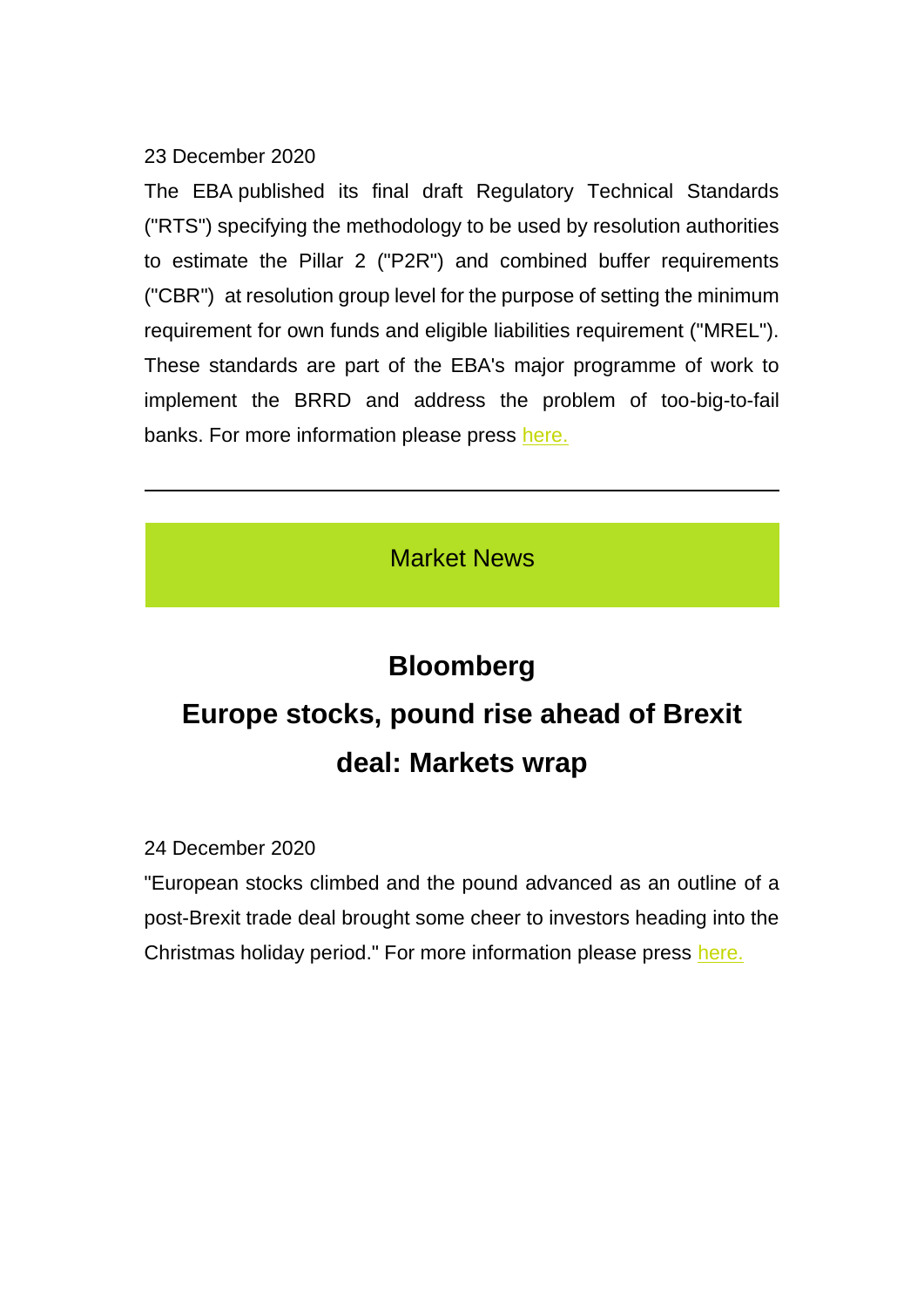## **Reuters**

# **Oil climbs as U.S. inventory draw, Brexit deal hopes boost risk appetite**

24 December 2020

"Oil climbed for a second day on Thursday in light holiday trade as a drawdown in U.S. stockpiles of crude and gasoline raised demand hopes, while hints of an imminent Brexit deal raised investors' risk appetite." For more information please press [here.](https://eur02.safelinks.protection.outlook.com/?url=https%3A%2F%2Ftreppides.us3.list-manage.com%2Ftrack%2Fclick%3Fu%3D8bf962a96057ffc956d2f2030%26id%3Dcf1dca2fb1%26e%3D8257cbedd3&data=04%7C01%7Cetheodorou%40treppides.com%7C1f28ef6ef74b4a398e3e08d8a7f6e89c%7C6e5d13a911384013913df32a1be7dced%7C0%7C0%7C637444026254546620%7CUnknown%7CTWFpbGZsb3d8eyJWIjoiMC4wLjAwMDAiLCJQIjoiV2luMzIiLCJBTiI6Ik1haWwiLCJXVCI6Mn0%3D%7C1000&sdata=j6klsvThYATmb9308MyxxivwEK%2FQ%2BDUFbk%2B7x3%2FUarM%3D&reserved=0)

# **Financial Times European ETF investors pull \$7.8bn from S&P 500 funds**

23 December 2020

"European ETF investors have shunned funds tracking the S&P 500, the dominant US equity benchmark this year, instead piling into the techheavy Nasdaq 100 and a melange of sector and "sustainable" indices." For more information please press [here.](https://eur02.safelinks.protection.outlook.com/?url=https%3A%2F%2Ftreppides.us3.list-manage.com%2Ftrack%2Fclick%3Fu%3D8bf962a96057ffc956d2f2030%26id%3Dfb69cc1451%26e%3D8257cbedd3&data=04%7C01%7Cetheodorou%40treppides.com%7C1f28ef6ef74b4a398e3e08d8a7f6e89c%7C6e5d13a911384013913df32a1be7dced%7C0%7C0%7C637444026254556614%7CUnknown%7CTWFpbGZsb3d8eyJWIjoiMC4wLjAwMDAiLCJQIjoiV2luMzIiLCJBTiI6Ik1haWwiLCJXVCI6Mn0%3D%7C1000&sdata=mp%2BCX%2BpTUTQ2DNv2c40VWHd9sqS%2ByulTBsRYeBFNAOI%3D&reserved=0)

**Cryptocurrencies**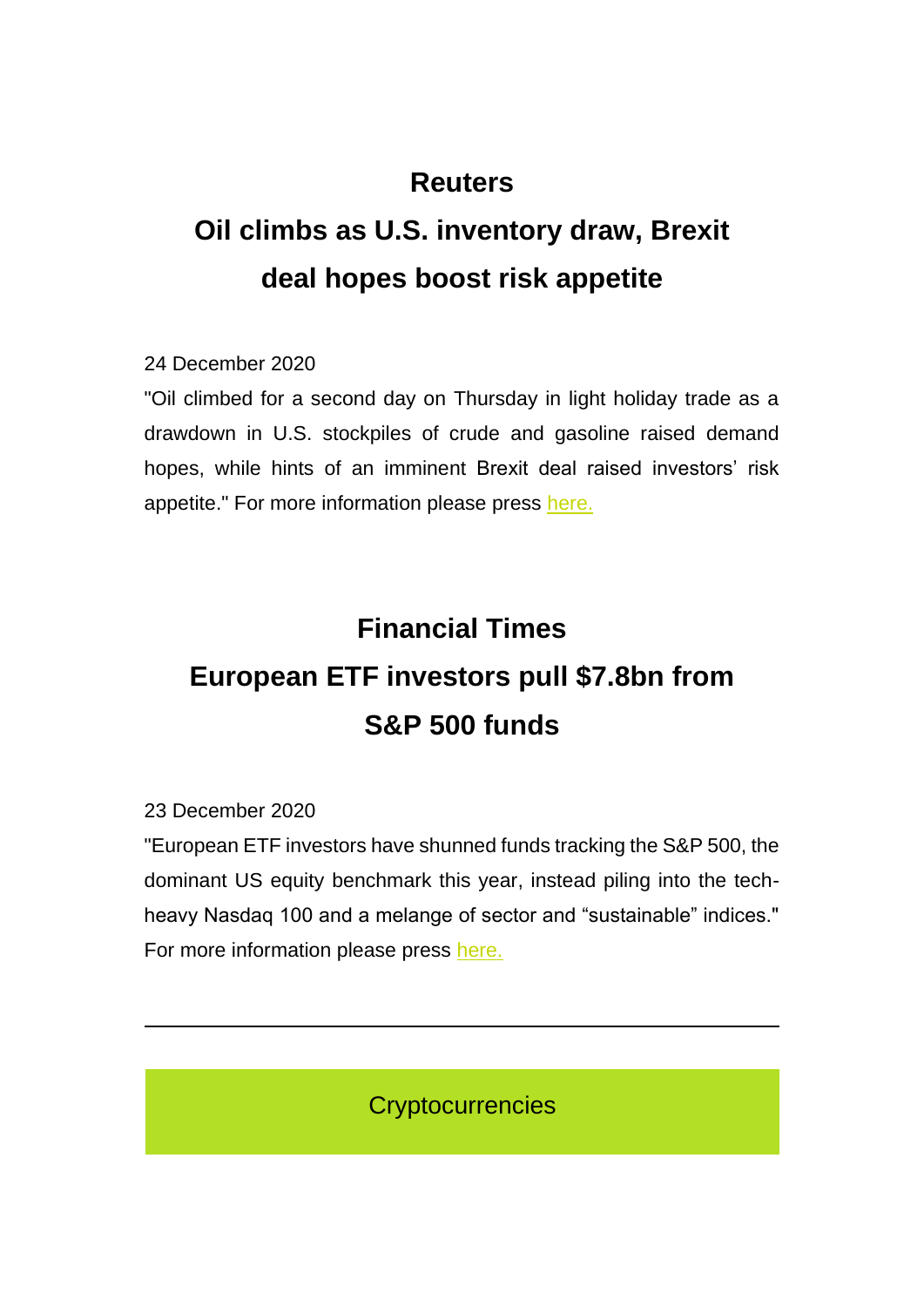## **Bloomberg**

# **High-flying crypto fund dumps XRP with ripple in SEC 'Hot Water'**

23 December 2020

"Bitwise Asset Management is dumping what was the world's thirdlargest cryptocurrency after Ripple Labs Inc. and its top executives were accused by U.S. regulators of selling more than \$1 billion of unregistered virtual tokens." For more information please press [here.](https://eur02.safelinks.protection.outlook.com/?url=https%3A%2F%2Ftreppides.us3.list-manage.com%2Ftrack%2Fclick%3Fu%3D8bf962a96057ffc956d2f2030%26id%3De2336ddcfb%26e%3D8257cbedd3&data=04%7C01%7Cetheodorou%40treppides.com%7C1f28ef6ef74b4a398e3e08d8a7f6e89c%7C6e5d13a911384013913df32a1be7dced%7C0%7C0%7C637444026254566610%7CUnknown%7CTWFpbGZsb3d8eyJWIjoiMC4wLjAwMDAiLCJQIjoiV2luMzIiLCJBTiI6Ik1haWwiLCJXVCI6Mn0%3D%7C1000&sdata=pQ%2F9bmqd26g3UvlYObJr7E23D%2Fw1ymqHjHou4tmM2CQ%3D&reserved=0)

Regulatory Reporting Solutions

Treppides Regulatory Reporting offers extensive reporting solutions under EMIR, MIFID, CRD IV, FATCA, CRS, REMIT towards MiFID II / MiFIR and CRS in all EU/ESMA jurisdictions like Cyprus (CySEC) and UK (FCA) and soon will also comply with foreign jurisdictions such as ASIC DTR.

Contact us directly at *[info@treppidesrr.com](mailto:info@treppidesrr.com?subject=%5BCompany%20name%20here)&body=Please%20contact%20us%20as%20we%20are%20interested%20in%20your%20services.)* to discuss your tailor made solution.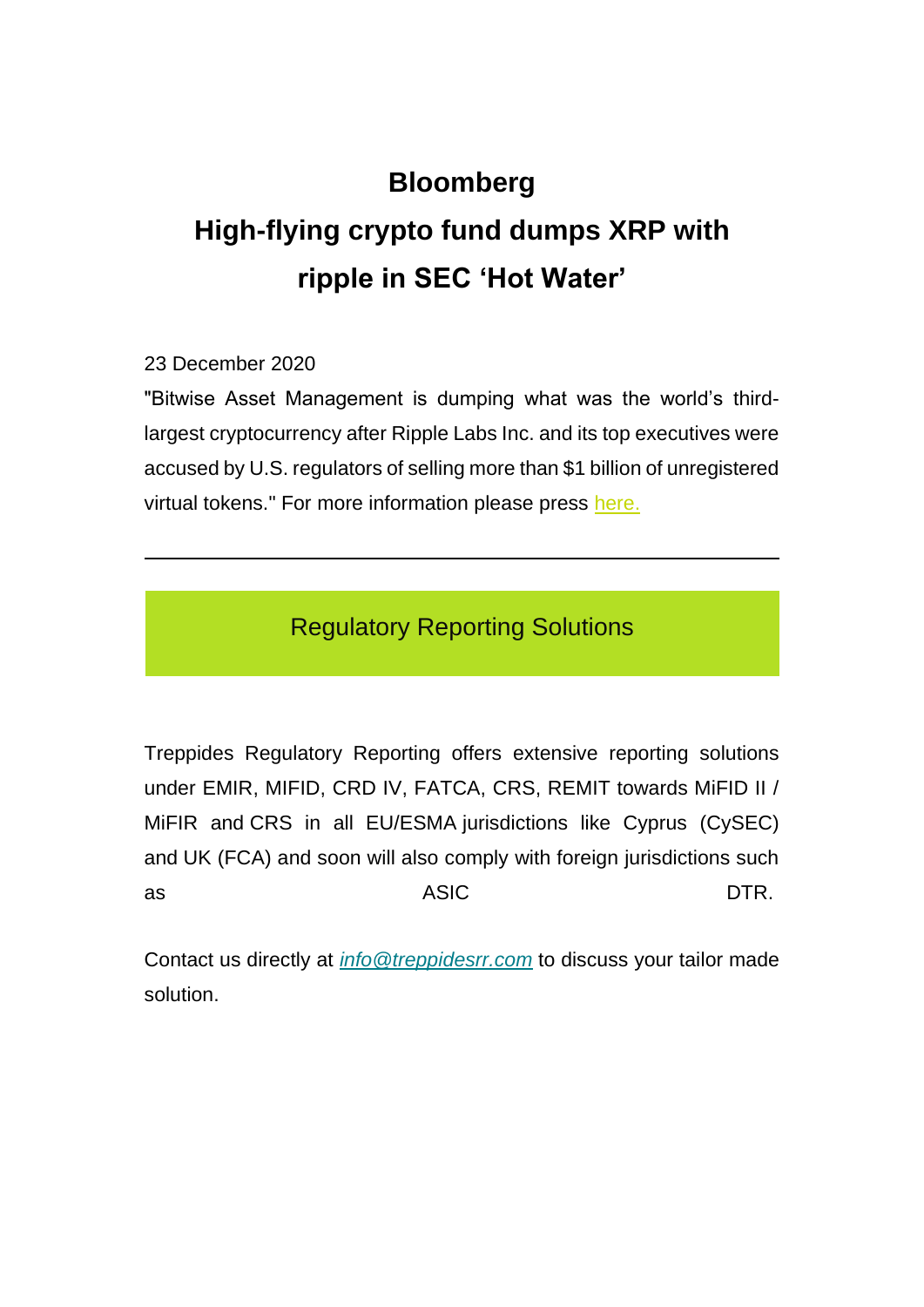### **Nicosia**

Treppides Tower 9 Kafkasou Street Aglantzia Nicosia, CY 1642 Cyprus P.O.Box 27142 Tel: +357 22 678944 Fax: +357 22 681887 Web: [www.treppides.com](http://www.treppides.com/)

### **Limassol**

38 Andrea Kariolou Street Ayios Athanasios Limassol, CY 4102 **Cyprus** 

Tel: +357 25 822722 Fax: +357 25 822723 Web: [www.treppides.com](http://www.treppides.com/)

#### **London**

Treppides Advisers Ltd Milner Street, London, SW3 2QA, United Kingdom

Tel: +44 20 7569 6756 Fax: +44 20 7569 6757 Web: [www.treppidesadvisers.co.uk](http://www.treppidesadvisers.co.uk/) Email: [info@treppidesadvisers.co.uk](mailto:info@treppidesadvisers.co.uk)

#### **Malta**

Finanz Audit Ltd Level 1, Somnium Tower Road, Swatar Birkirkara, BKR 4012 Malta

Tel: +356 2010 8080 Fax: +356 2546 6103 Web: [www.finanz-audit.com](http://www.finanz-audit.com/) Email: [info@finanz-audit.com](mailto:info@finanz-audit.com)

### **Preferences**

**[Archive](https://eur02.safelinks.protection.outlook.com/?url=https%3A%2F%2Ftreppides.us3.list-manage.com%2Ftrack%2Fclick%3Fu%3D8bf962a96057ffc956d2f2030%26id%3D2b58f2c3bb%26e%3D8257cbedd3&data=04%7C01%7Cetheodorou%40treppides.com%7C1f28ef6ef74b4a398e3e08d8a7f6e89c%7C6e5d13a911384013913df32a1be7dced%7C0%7C0%7C637444026254566610%7CUnknown%7CTWFpbGZsb3d8eyJWIjoiMC4wLjAwMDAiLCJQIjoiV2luMzIiLCJBTiI6Ik1haWwiLCJXVCI6Mn0%3D%7C1000&sdata=7rUsiYkBDQuqkCbRSOqc7des2ctt%2FuTwc73p4aJBjDc%3D&reserved=0) [Unsubscribe](https://eur02.safelinks.protection.outlook.com/?url=https%3A%2F%2Ftreppides.us3.list-manage.com%2Ftrack%2Fclick%3Fu%3D8bf962a96057ffc956d2f2030%26id%3D21b93d7c49%26e%3D8257cbedd3&data=04%7C01%7Cetheodorou%40treppides.com%7C1f28ef6ef74b4a398e3e08d8a7f6e89c%7C6e5d13a911384013913df32a1be7dced%7C0%7C0%7C637444026254576604%7CUnknown%7CTWFpbGZsb3d8eyJWIjoiMC4wLjAwMDAiLCJQIjoiV2luMzIiLCJBTiI6Ik1haWwiLCJXVCI6Mn0%3D%7C1000&sdata=Bpy%2FMggoT4OdUB%2BmuyxJJr2AWdHiQqh1%2FSiUABipBzA%3D&reserved=0)** 

#### **About Us**

**[Facebook](https://eur02.safelinks.protection.outlook.com/?url=https%3A%2F%2Ftreppides.us3.list-manage.com%2Ftrack%2Fclick%3Fu%3D8bf962a96057ffc956d2f2030%26id%3Da11a9563ab%26e%3D8257cbedd3&data=04%7C01%7Cetheodorou%40treppides.com%7C1f28ef6ef74b4a398e3e08d8a7f6e89c%7C6e5d13a911384013913df32a1be7dced%7C0%7C0%7C637444026254586600%7CUnknown%7CTWFpbGZsb3d8eyJWIjoiMC4wLjAwMDAiLCJQIjoiV2luMzIiLCJBTiI6Ik1haWwiLCJXVCI6Mn0%3D%7C1000&sdata=zKBYsfFzggYhqSgLdEm4ZCzoHgWBX5RGG80KCOzHjpY%3D&reserved=0)** [Linkedin](https://eur02.safelinks.protection.outlook.com/?url=https%3A%2F%2Ftreppides.us3.list-manage.com%2Ftrack%2Fclick%3Fu%3D8bf962a96057ffc956d2f2030%26id%3D2fc5352d7e%26e%3D8257cbedd3&data=04%7C01%7Cetheodorou%40treppides.com%7C1f28ef6ef74b4a398e3e08d8a7f6e89c%7C6e5d13a911384013913df32a1be7dced%7C0%7C0%7C637444026254586600%7CUnknown%7CTWFpbGZsb3d8eyJWIjoiMC4wLjAwMDAiLCJQIjoiV2luMzIiLCJBTiI6Ik1haWwiLCJXVCI6Mn0%3D%7C1000&sdata=26wkXA54usfe4hWJdCr%2BIOow1770d3DP3LYZQ72DIY4%3D&reserved=0)